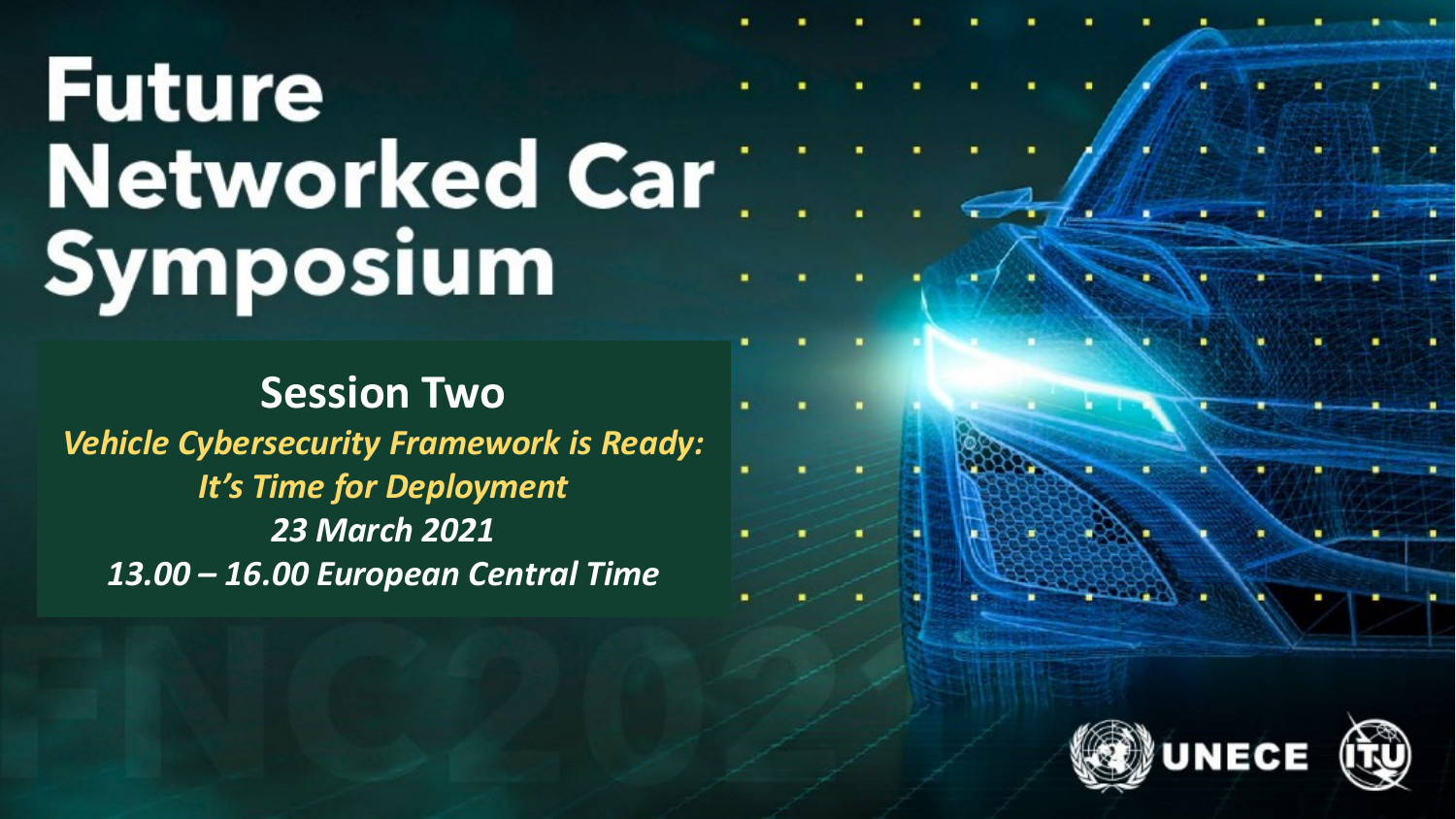- **In our session, Vehicle Cybersecurity Framework is Ready: It's Time for Deployment, we will discuss two new WP.29-approved regulations, one for vehicle cybersecurity (Regulation 155) and another for vehicle software updates (Regulation 156).**
- **These regulations provide a framework for the automotive sector to put in place the necessary processes to design and deliver cyber secure, connected vehicles with software and firmware that can be updated remotely. The questions this session will address are:**
	- What do these regulations mean in concrete terms for vehicle manufacturers and their **suppliers?**
	- **EXTE Are the regulations enough to ensure that vehicles are fully protected as highly automated driving products are added with ever-increasing operational design domains (ODDs)?**
	- **What steps need to be taken to adopt these regulations in all regions?**

*Session Two: Vehicle Cybersecurity Framework is Ready: It's Time for Deployment*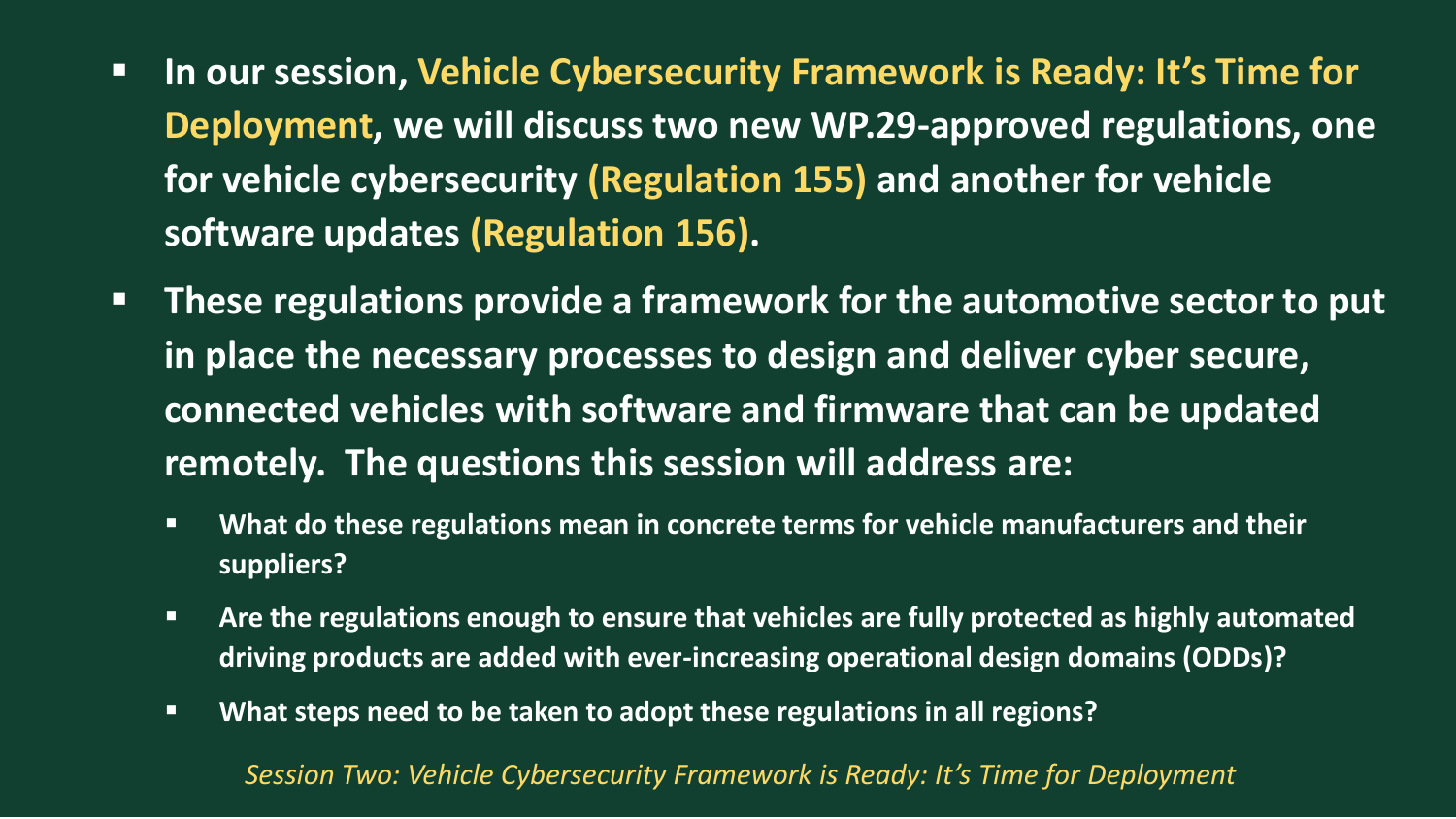#### **Michael L. Sena**

*Moderator*

*Consultant in Connected Vehicles and Editor of The Dispatcher*

## **Participants**

**Guido Gluschke**

*Keynote Speaker*

*Institute for Security and Safety (ISS) Brandenburg University of Applied Sciences*

**Darren Handley**

*UK Dept. for Transport*

**Kai Frederik Zastrow** *Stellantis*

**Matthew Mackay** *General Motors*

> **Patrik Teppo** *Ericsson*

### **Swantje Westpfahl**

*Institute for Security and Safety (ISS) Brandenburg University of Applied Sciences*

*Session Two: Vehicle Cybersecurity Framework is Ready: It's Time for Deployment*